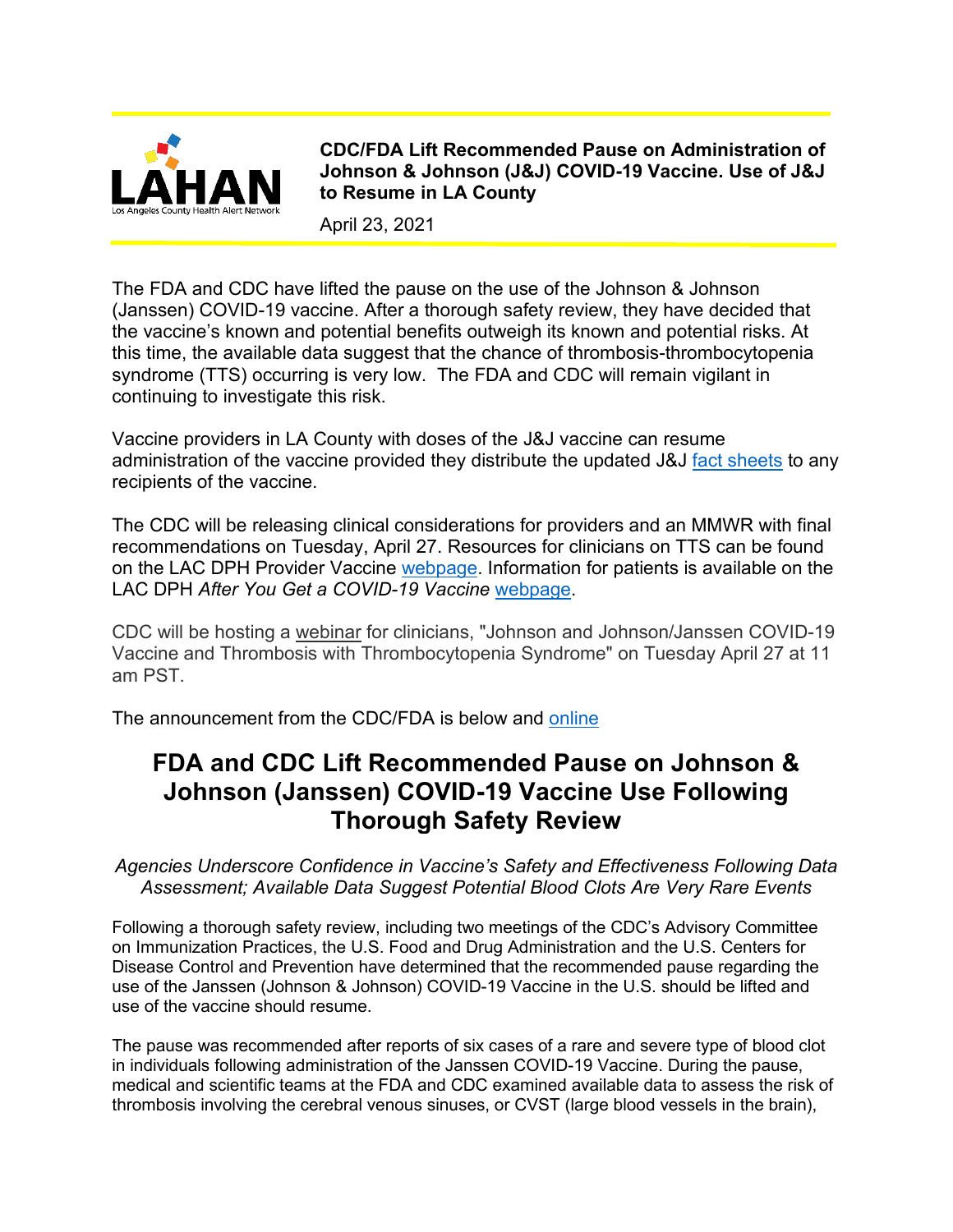and other sites in the body (including but not limited to the large blood vessels of the abdomen and the veins of the legs) along with thrombocytopenia, or low blood platelet counts. The teams at FDA and CDC also conducted extensive outreach to providers and clinicians to ensure they were made aware of the potential for these adverse events and could properly manage and recognize these events due to the unique treatment required for these blood clots and low platelets, also known as thrombosis-thrombocytopenia syndrome (TTS).

The two agencies have determined the following:

- Use of the Janssen COVID-19 Vaccine should be resumed in the United States.
- The FDA and CDC have confidence that this vaccine is safe and effective in preventing COVID-19.
- The FDA has determined that the available data show that the vaccine's known and potential benefits outweigh its known and potential risks in individuals 18 years of age and older.
- At this time, the available data suggest that the chance of TTS occurring is very low, but the FDA and CDC will remain vigilant in continuing to investigate this risk.
- Health care providers administering the vaccine and vaccine recipients or caregivers should review the [Janssen COVID-19 Vaccine Fact Sheet for Healthcare Providers](https://www.fda.gov/media/146304/download)  [Administering Vaccine \(Vaccination Providers\)](https://www.fda.gov/media/146304/download) and [Fact Sheet for Recipients and](https://www.fda.gov/media/146305/download)  [Caregivers,](https://www.fda.gov/media/146305/download) which have been revised to include information about the risk of this syndrome, which has occurred in a very small number of people who have received the Janssen COVID-19 Vaccine.

CDC's independent Advisory Committee on Immunization Practices [met today to discuss](https://www.cdc.gov/vaccines/acip/meetings/slides-2021-04-23.html) the latest data on TTS, hearing from the vaccine manufacturer Janssen and the COVID-19 Vaccine Safety Technical (VaST) Subgroup, as well as a risk benefit analysis. ACIP is committed to be vigilant and responsive to additional information that could impact the risk benefit analysis of any of these vaccines. Vaccine safety monitoring will continue and any new information about TTS will be brought to ACIP as needed.

"Safety is our top priority. This pause was an example of our extensive safety monitoring working as they were designed to work—identifying even these small number of cases. We've lifted the pause based on the FDA and CDC's review of all available data and in consultation with medical experts and based on recommendations from the CDC's Advisory Committee on Immunization Practices. We have concluded that the known and potential benefits of the Janssen COVID-19 Vaccine outweigh its known and potential risks in individuals 18 years of age and older. We are confident that this vaccine continues to meet our standards for safety, effectiveness and quality. We recommend people with questions about which vaccine is right for them have those discussions with their health care provider," said Janet Woodcock, M.D., Acting FDA Commissioner.

"Above all else, health and safety are at the forefront of our decisions," said CDC Director Dr. Rochelle P. Walensky. "Our vaccine safety systems are working. We identified exceptionally rare events – out of millions of doses of the Janssen COVID-19 administered – and we paused to examine them more carefully. As we always do, we will continue to watch all signals closely as more Americans are vaccinated. I continue to be encouraged by the growing body of realworld evidence that the authorized COVID-19 vaccines are safe and effective, and they protect people from disease, hospitalization, and death. I urge anyone with questions about the COVID-19 vaccines to speak with their healthcare provider or local public health department."